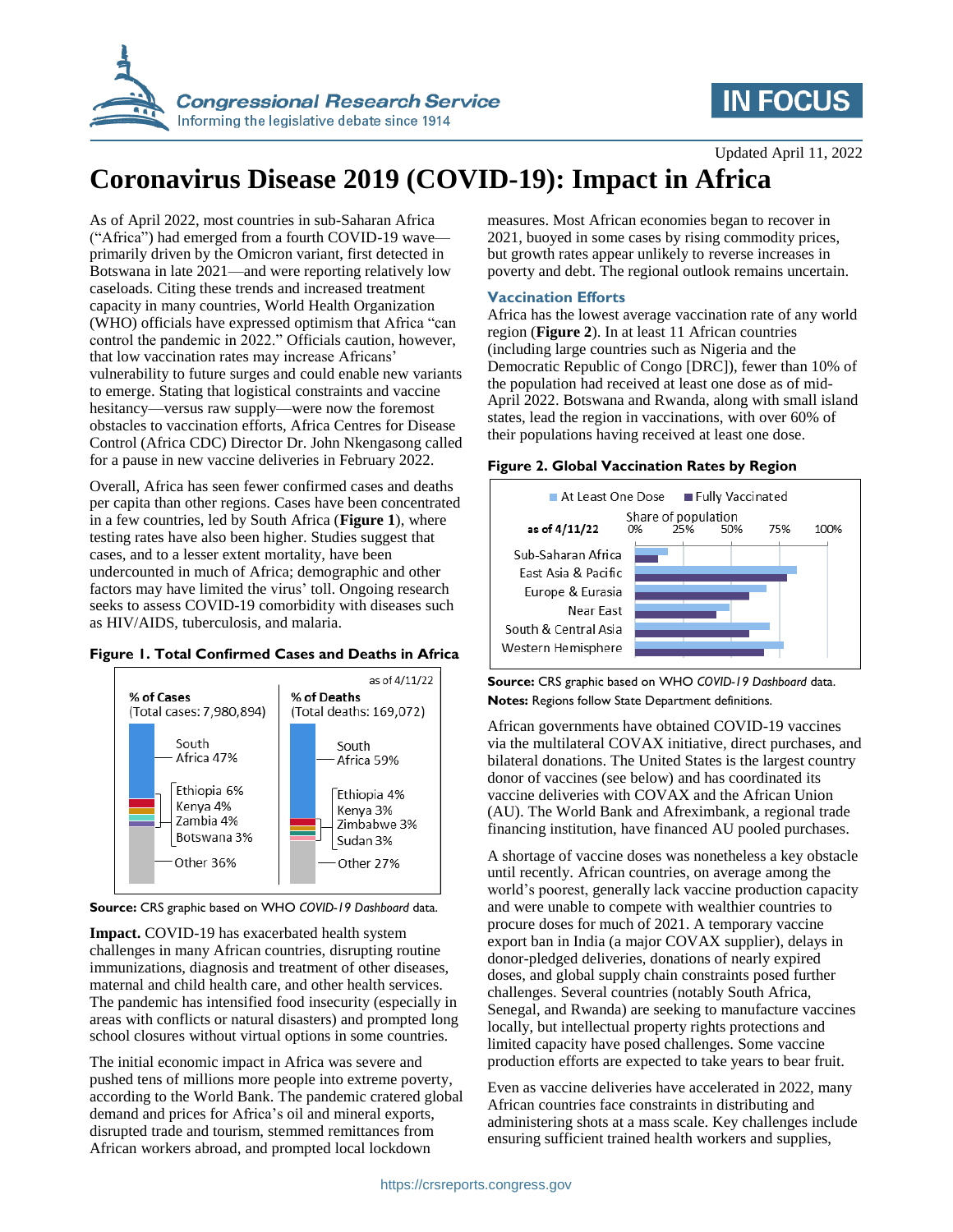maintaining vaccines at cold temperatures, and overcoming local vaccine hesitancy.

#### **African Government Responses to COVID-19**

**Public Health Responses.** Many African governments quickly ramped up COVID-19 surveillance and control measures in early 2020, drawing on lessons from managing prior outbreaks of other infectious diseases. A few governments nonetheless minimized or denied the risk of COVID-19 at times. Starting in mid-2020, many countries loosened restrictions on travel, schools, and businesses, but some later re-imposed restrictions during case spikes.

The AU's Africa CDC, founded in 2015 with U.S. and Chinese support, has expanded African states' capacity to detect and respond to COVID-19. It also helped launch the nonprofit Africa Medical Supplies Platform and African Vaccine Acquisition Trust to support pooled purchases of medical supplies, vaccines, and therapeutics.

Several countries have pursued innovative pandemic responses. Senegal's Pasteur Institute, for instance, is partnering with other institutions to produce an inexpensive rapid COVID-19 test. Rwanda and Ghana have used drones to deliver medical supplies to rural areas, and Rwanda has used robots to take patient vital signs in clinics. South African cell phone firms supported new telemedicine tools to reduce COVID-19's burden on the health care system. South African researchers are working to develop their own mRNA vaccine, with WHO backing.

**Economic Responses.** Limited fiscal resources constrained many African governments' capacity to cushion COVID-19's economic shocks through stimulus measures and aid to vulnerable citizens. According to the World Bank, "budget support to people and firms" in Africa during the pandemic amounted to less than 3% of regional GDP as of late 2021, compared to an estimated 17% in advanced economies. The International Monetary Fund (IMF) and G20, among others, provided emergency concessional loans and debt service deferments; some African countries also have turned to commercial markets for financing. In part as a result, sovereign debts have increased across the region, heightening debt sustainability concerns. Zambia defaulted on its debt repayments in 2020.

**Governance Challenges.** COVID-19 has added to the challenges of states facing political tensions, insurgencies, and other instability. Economic hardships and anger at state-imposed restrictions have fueled unrest in some countries (e.g., Senegal in 2021), and several governments have cited the pandemic as a pretext to crack down on free speech and assembly. Ethiopia postponed elections in 2020, and infection fears may have lowered turnout in other elections that proceeded as scheduled (e.g., in Mali and Guinea in 2020). Officials in several countries (including Cameroon, DRC, Kenya, Uganda, South Africa, and Zimbabwe) have been accused of corruption or misuse of public health funds intended for COVID-19 response. Top officials and opposition leaders in several countries have allegedly died of COVID-19.

#### **U.S. Responses**

**Foreign Assistance.** As of late 2021, the State Department and U.S. Agency for International Development (USAID) had provided \$1.95 billion in aid to 48 African countries to counter COVID-19 and mitigate its social and economic impacts. The Department of Defense and U.S. Centers for Disease Control and Prevention (CDC) also have supported COVID-19 response efforts in Africa. Implementers have leveraged long-running U.S. health programs in Africa; about 75% of U.S. bilateral aid to Africa typically supports health activities, primarily focused on HIV/AIDS.

**Vaccines.** The United States has donated vaccines from its domestic stocks and purchased doses to give to African countries. As of mid-April 2022, the United States had provided over 147 million vaccine doses to 44 African countries, in coordination with COVAX and the AU. In late 2021, USAID launched Global VAX, an effort to accelerate global vaccinations, with an initial focus on Africa.

The U.S. International Development Finance Corporation (DFC) is helping finance vaccine production by firms in South Africa and Senegal. These deals involve "fill-andfinish" operations, in which vaccine components manufactured abroad are compounded and the finished vaccines—or, alternately, vaccines fully manufactured abroad—are then packaged and shipped to recipients. The Administration supports the concept of a temporary waiver of the 1995 World Trade Organization Agreement on Trade-Related Aspects of Intellectual Property Rights (TRIPS) for COVID-19 vaccines, in part to facilitate production in Africa. (See CRS Insight IN11901, *Breakthrough on a Potential COVID-19 Intellectual Property Rights Waiver*.)

#### **Outlook and Issues for Congress**

The pandemic has adversely affected long-standing U.S. policy goals in Africa, including efforts to promote health, food security, poverty alleviation, regional stability, education, and good governance. COVID-19 has complicated U.S. aid implementation, military cooperation, commercial access, and oversight of U.S. programs. China and Russia, meanwhile, have sought to leverage the pandemic to bolster their influence in Africa.

African leaders have called for greater equity in access to vaccines and therapeutics, as well as economic aid; in 2021, WHO Director Dr. Tedros Ghebreyesus decried "vaccine apartheid." Members of Congress continue to debate the level of resources to provide for COVID-19 response and vaccination efforts—globally and in Africa—and what the trade-offs might be for other U.S. budget, foreign aid, and policy priorities. Members may also weigh whether and how to alter existing U.S. foreign aid programs to address challenges posed by COVID-19, including the pandemic's effects on health systems, food security, and poverty.

A U.S. ban on travel from eight African countries, imposed in late 2021 in response to the Omicron variant, strained relations and elicited criticism from some African officials and observers. The ban was lifted on December 31, 2021. Looking ahead at the possibility of new variants emerging, U.S. policymakers may examine the impact of travel restrictions on public health and diplomatic goals, including where these may conflict.

**Alexis Arieff, Coordinator**, Specialist in African Affairs **Lauren Ploch Blanchard**, Specialist in African Affairs **Nicolas Cook**, Specialist in African Affairs